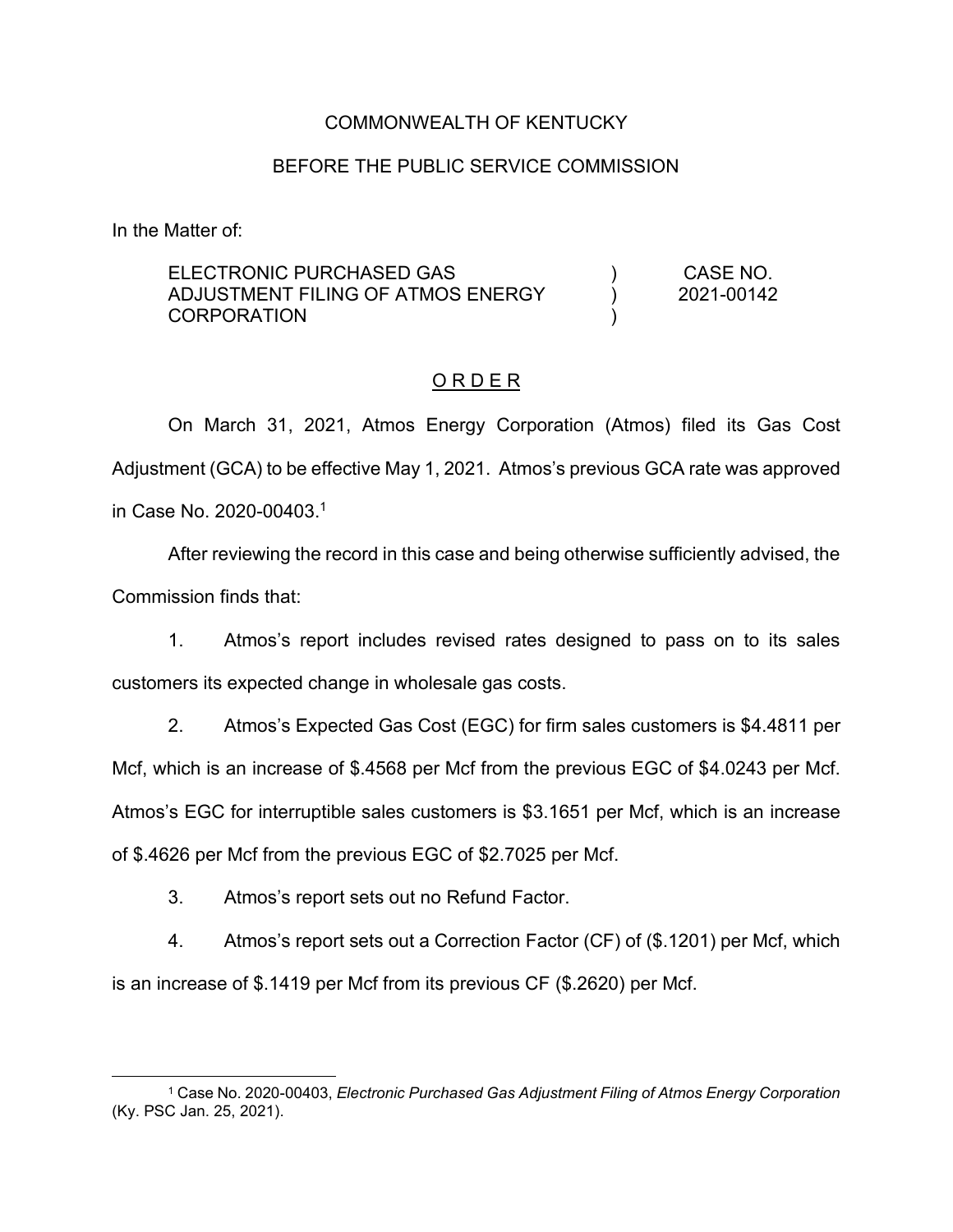5. Atmos's report sets out a Performance-Based Rate Recovery Factor (PBRRF) of \$.1807 per Mcf.

6. Atmos's GCAs are \$4.5417 per Mcf for firm sales customers and \$3.2257 per Mcf for interruptible sales customers. The impact on firm sales customers is an increase of \$.5987 per Mcf from the previous GCA of \$3.9430 per Mcf. The impact on interruptible sales customers is an increase of \$.6045 per Mcf from the previous GCA of \$2.6212 per Mcf.

7. Should Atmos purchase sustainable natural gas from a renewable source during the reporting period of any future GCR reports then the supplier, cost, and amount must be documented in its cover letter to the Commission.

8. The rates proposed by Atmos and set forth in the Appendix to this Order are fair, just and reasonable and should be approved for final meter readings by Atmos on and after May 1, 2021.

IT IS THEREFORE ORDERED that:

1. The rates set forth in the Appendix to this Order are approved for final meter readings on and after May 1, 2021.

2. Within 20 days of the date of the entry of this Order, Atmos shall file with this Commission, using the Commission's electronic Tariff Filing System, revised tariff sheets setting out the rates approved herein and reflecting that they were approved pursuant to this Order.

3. This case is closed and removed from the Commission's docket.

-2- Case No. 2021-00142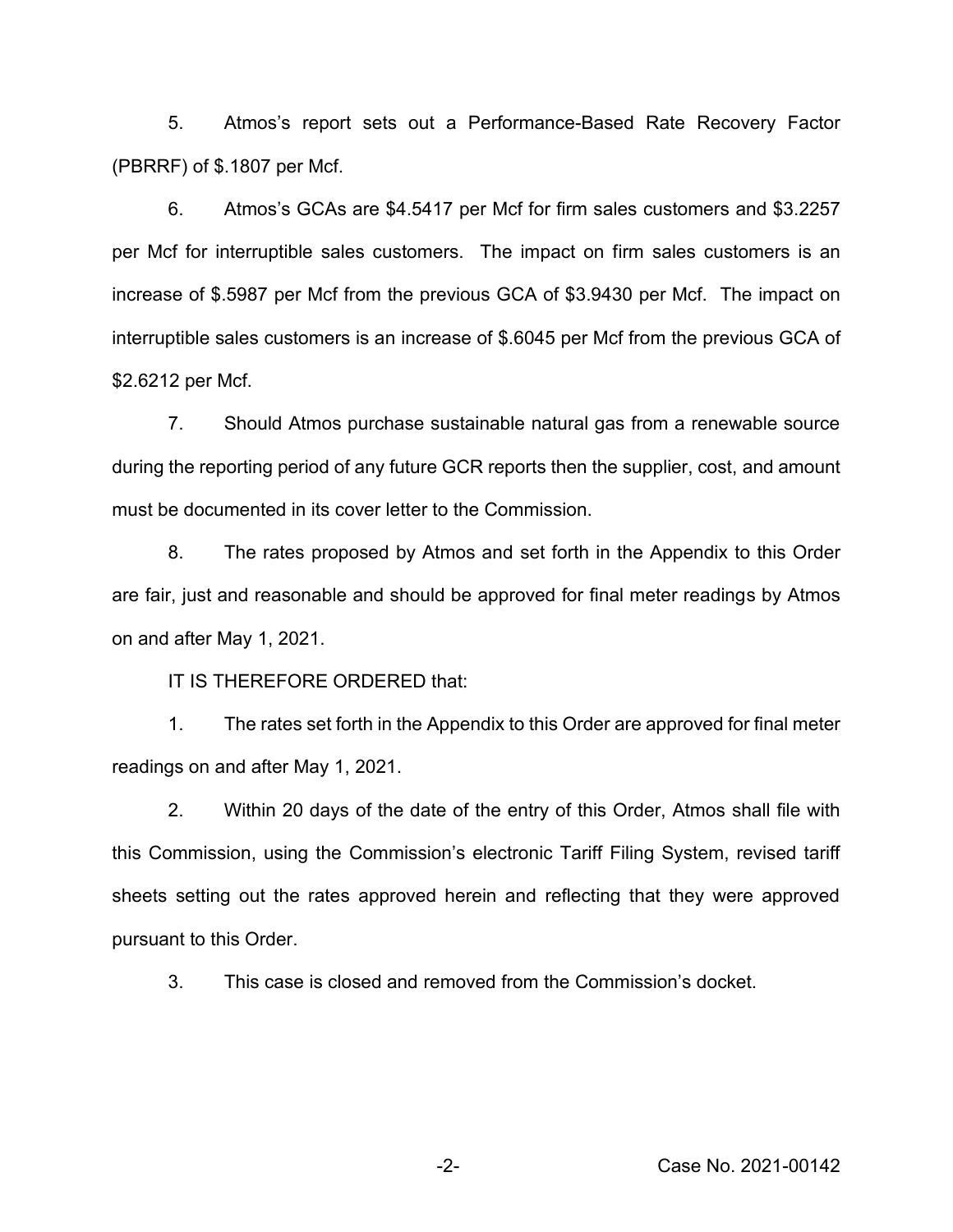By the Commission



ATTEST:

Shede O. Friday

Executive Director

Case No. 2021-00142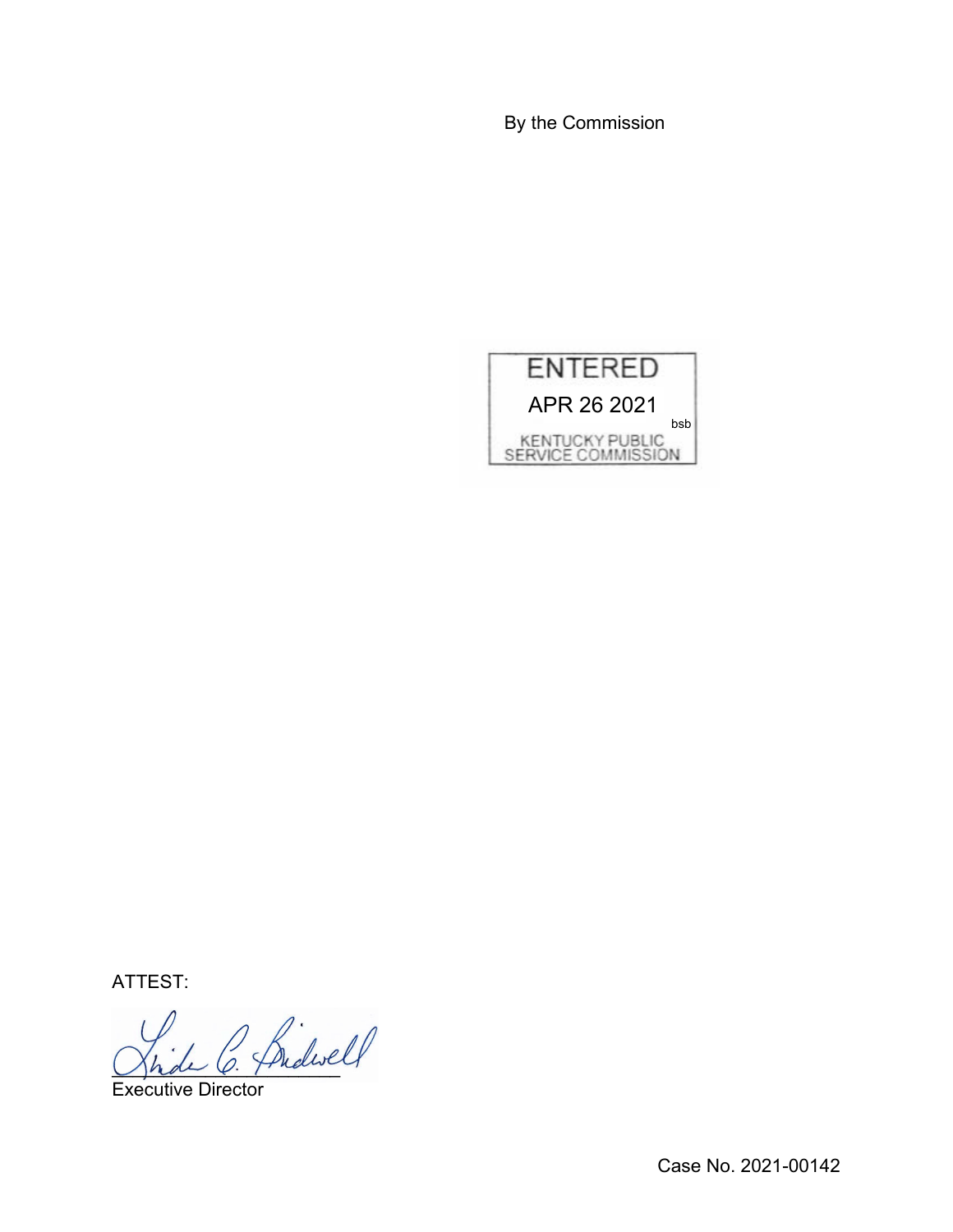# APPENDIX

# APPENDIX TO AN ORDER OF THE KENTUCKY PUBLIC SERVICE COMMISSION IN CASE NO. 2021-00142 DATED APR 26 2021

The following rates and charges are prescribed for the customers in the area served by Atmos Energy Corporation. All other rates and charges not specifically mentioned herein shall remain the same as those in effect under the authority of the Commission prior to the effective date of this Order.

### RATES:

Applicable to General Sales Service Rate G-1:

#### Gas Cost Adjustment

To each bill rendered under the above-named rate schedule, there shall be added an amount equal to \$4.5417 per Mcf of gas used during the billing period.

Applicable to Interruptible Sales Service Rate G-2:

## Gas Cost Adjustment

To each bill rendered under the above-named rate schedule, there shall be added an amount equal to \$3.2257 per Mcf of gas used during the billing period.